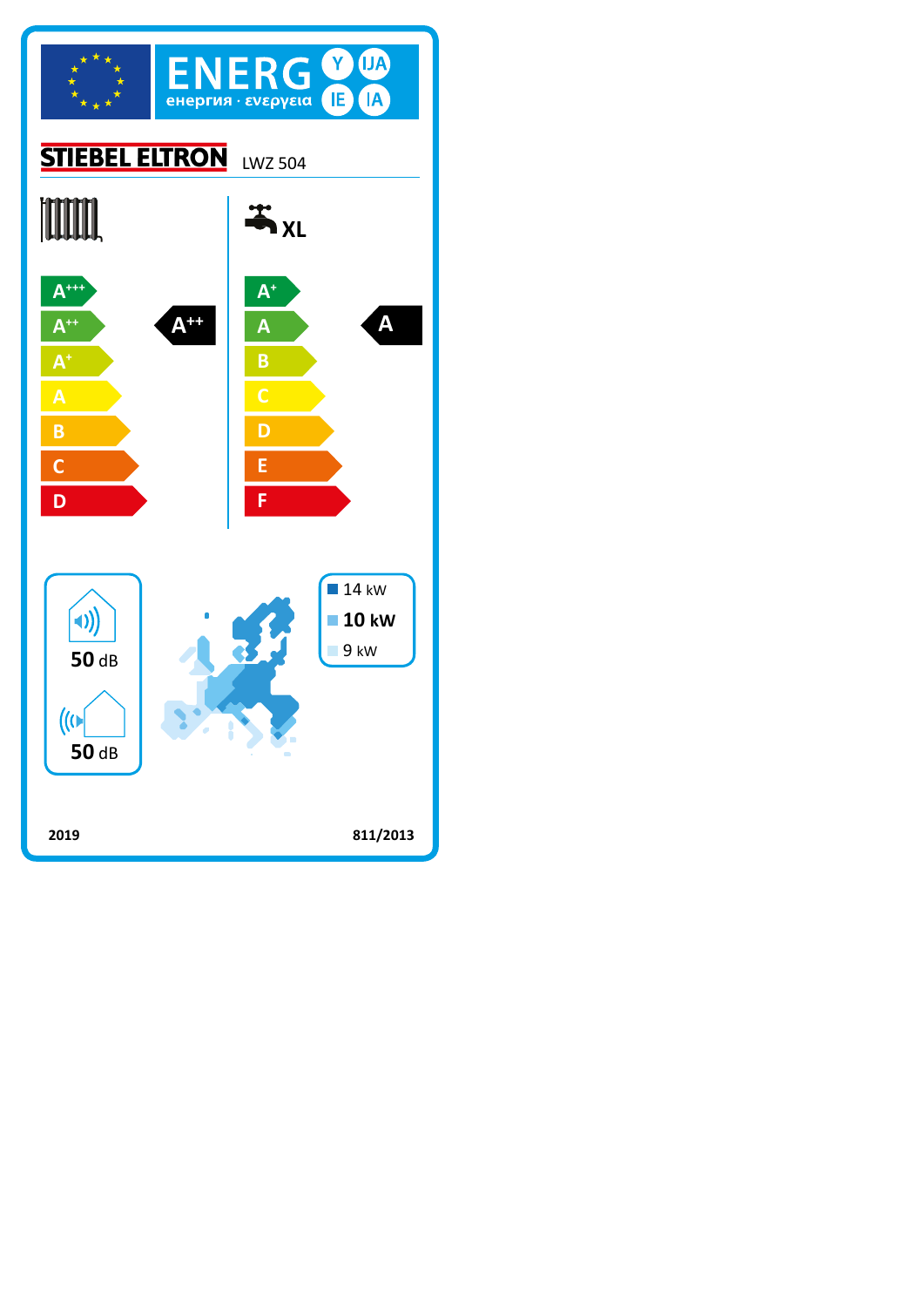|                                                                                                                 |       | <b>LWZ 504</b>        |
|-----------------------------------------------------------------------------------------------------------------|-------|-----------------------|
|                                                                                                                 |       | 233514                |
| Manufacturer                                                                                                    |       | <b>STIEBEL ELTRON</b> |
| Load profile                                                                                                    |       | XL                    |
| Energy efficiency class for central heating in moderate climates for<br>medium temperature applications         |       | $A_{++}$              |
| Energy efficiency class for central heating in moderate climates for low<br>temperature applications            |       | A+++                  |
| Energy efficiency category for DHW heating under moderate climatic<br>conditions                                |       | Α                     |
| Rated heating output in moderate climates for medium temperature<br>applications                                | kW    | 7                     |
| Rated heating output in moderate climates for low temperature<br>applications                                   | kW    | 10                    |
| Energy consumption of central heating in moderate climates for medium<br>temperature applications               | kWh/a | 4199                  |
| Energy consumption for central heating under moderate climatic<br>conditions, for low temperature applications  | kWh/a | 4755                  |
| Energy consumption for DHW heating under moderate climatic conditions                                           | kWh/a | 1676                  |
| Energy efficiency for central heating in moderate climates for medium<br>temperature applications               | %     | 128                   |
| Energy efficiency for central heating in moderate climates for low<br>temperature applications                  | %     | 163                   |
| Energy efficiency for DHW heating (Dwh) under moderate climatic<br>conditions                                   | %     | 102                   |
| Sound power level internal                                                                                      | dB(A) | 50                    |
| Rated heating output in colder climates for medium temperature<br>applications                                  | kW    | 11                    |
| Rated heating output in colder climates for low temperature applications                                        | kW    | 14                    |
| Rated heating output in warmer climates for medium temperature<br>applications                                  | kW    | 8                     |
| Rated heating output in warmer climates for low temperature applications                                        | kW    | 9                     |
| Energy consumption for central heating under colder climatic conditions,<br>for medium temperature applications | kWh/a | 9932                  |
| Energy consumption for central heating under colder climatic conditions,<br>for low temperature applications    | kWh/a | 10498                 |
| Energy consumption for central heating under warmer climatic conditions,<br>for medium temperature applications | kWh/a | 2911                  |
| Energy consumption for central heating under warmer climatic conditions,<br>for low temperature applications    | kWh/a | 2243                  |
| Energy consumption for DHW heating under colder climatic conditions                                             | kWh/a | 2042                  |
| Energy consumption for DHW heating under warmer climatic conditions                                             | kWh/a | 1183                  |
| Energy efficiency for central heating in colder climates for medium<br>temperature applications                 | $\%$  | 102                   |
| Energy efficiency for central heating in colder climates for low<br>temperature applications                    | %     | 131                   |
| Energy efficiency for central heating in warmer climates for medium<br>temperature applications                 | $\%$  | 150                   |
| Energy efficiency for central heating in warmer climates for low<br>temperature applications                    | %     | 207                   |
| Energy efficiency for DHW heating (nwh) under colder climatic conditions                                        | $\%$  | 84                    |
| Energy efficiency for DHW heating (Dwh) under warmer climatic<br>conditions                                     | $\%$  | 145                   |
| Sound power level external                                                                                      | dB(A) | 50                    |
| Operation exclusively enabled during low load times                                                             |       |                       |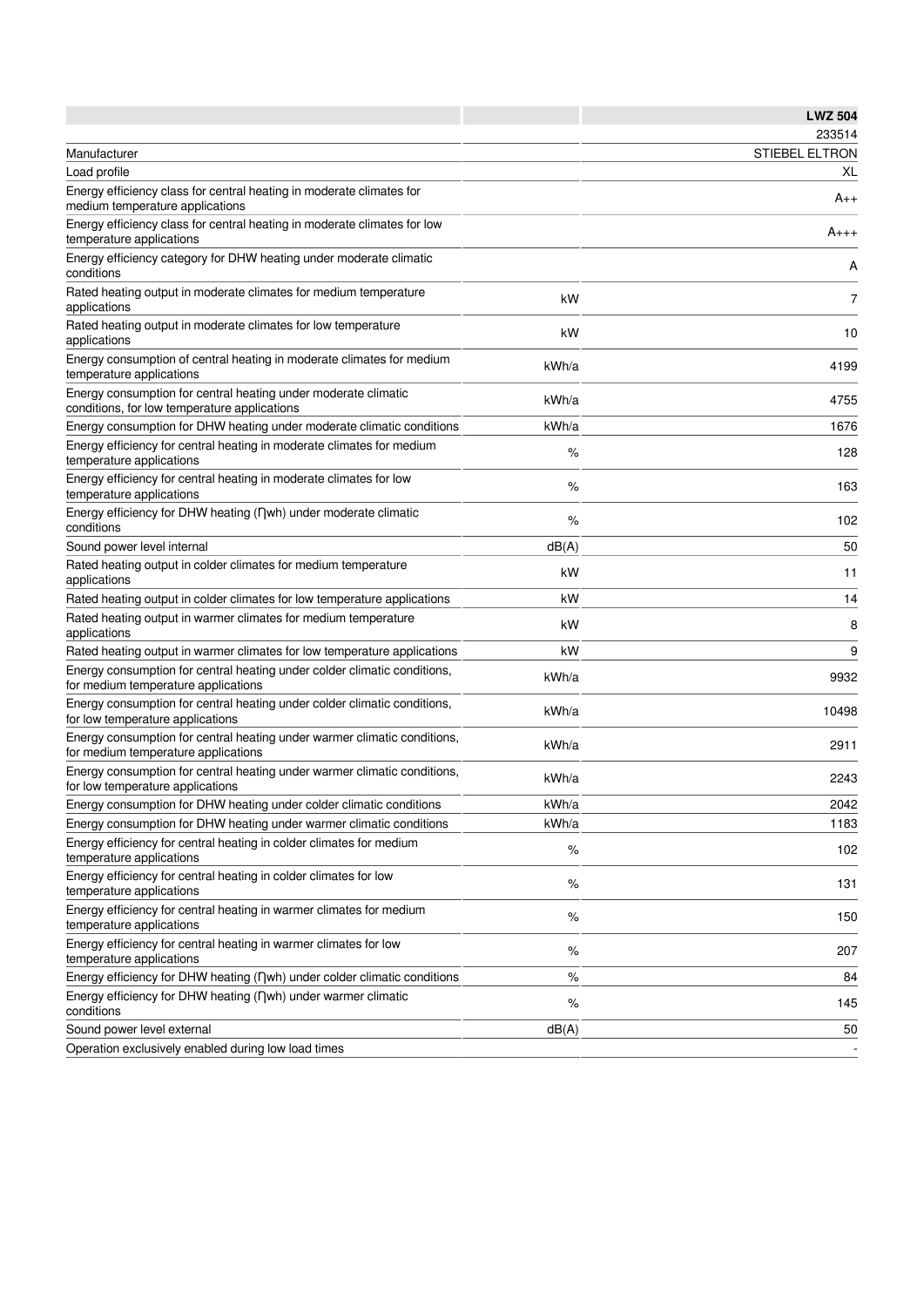

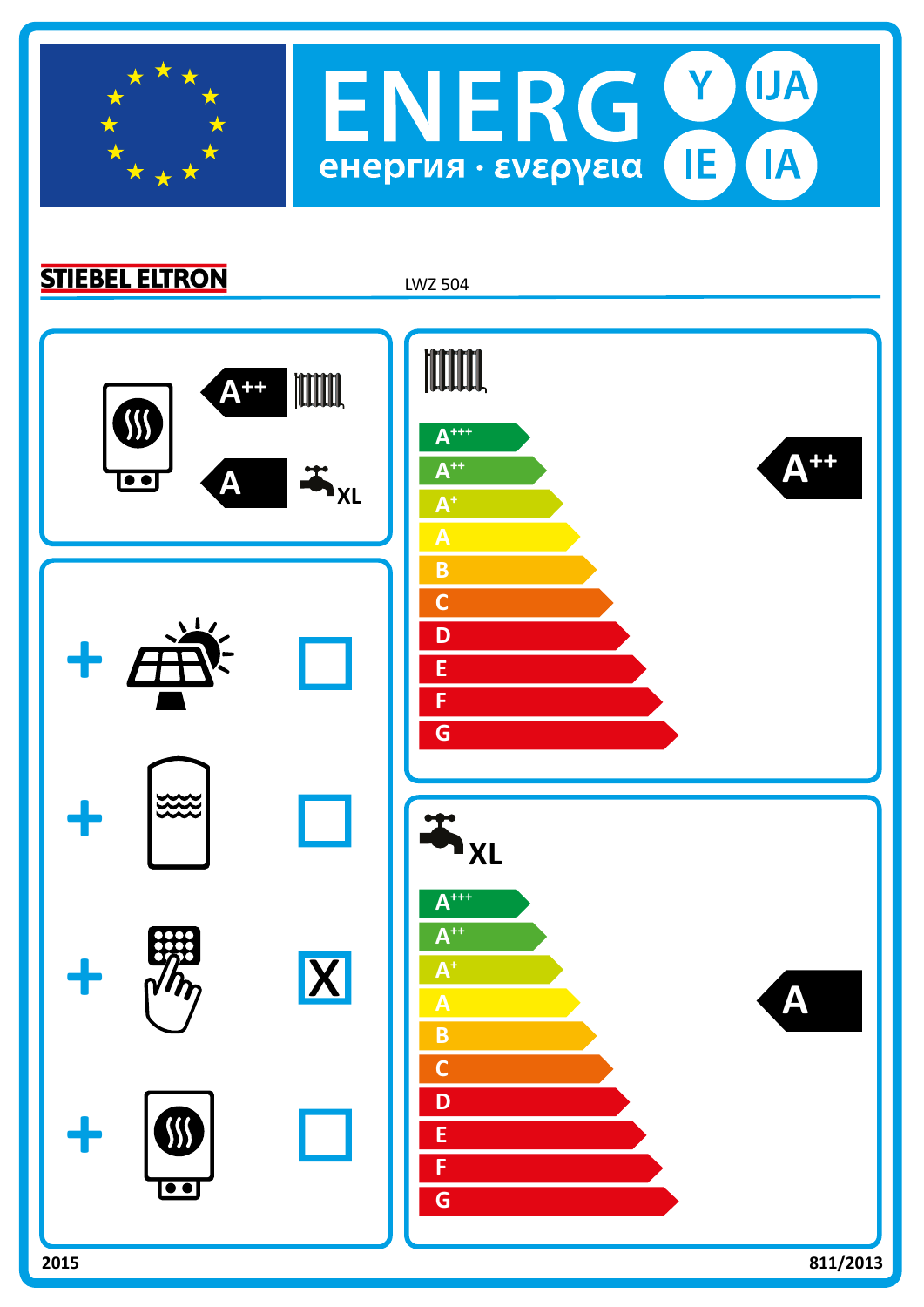## **Product datasheet: Composite system consisting of room heater and temperature controller to regulation (EU) no. 811/2013**

|                                                                                                                                              |      | <b>LWZ 504</b>        |
|----------------------------------------------------------------------------------------------------------------------------------------------|------|-----------------------|
|                                                                                                                                              |      | 233514                |
| Manufacturer                                                                                                                                 |      | <b>STIEBEL ELTRON</b> |
| Energy efficiency for central heating in moderate climates for medium<br>temperature applications                                            | $\%$ | 128                   |
| Temperature controller class                                                                                                                 |      | VI                    |
| Contribution of temperature controller to room heating energy efficiency                                                                     | $\%$ | 4                     |
| Value of differential between room heating energy efficiency under<br>moderate climatic conditions and that under colder climatic conditions | $\%$ | 26                    |
| Value of differential between room heating energy efficiency under<br>warmer climatic conditions and that under moderate climatic conditions | $\%$ | 22                    |
| Energy efficiency class for central heating in moderate climates for<br>medium temperature applications                                      |      | $A_{++}$              |
| Room heating energy efficiency class of composite system under<br>moderate climatic conditions                                               |      | $A_{++}$              |
| Energy efficiency category for DHW heating under moderate climatic<br>conditions                                                             |      | A                     |
| Load profile                                                                                                                                 |      | XL                    |
|                                                                                                                                              |      |                       |